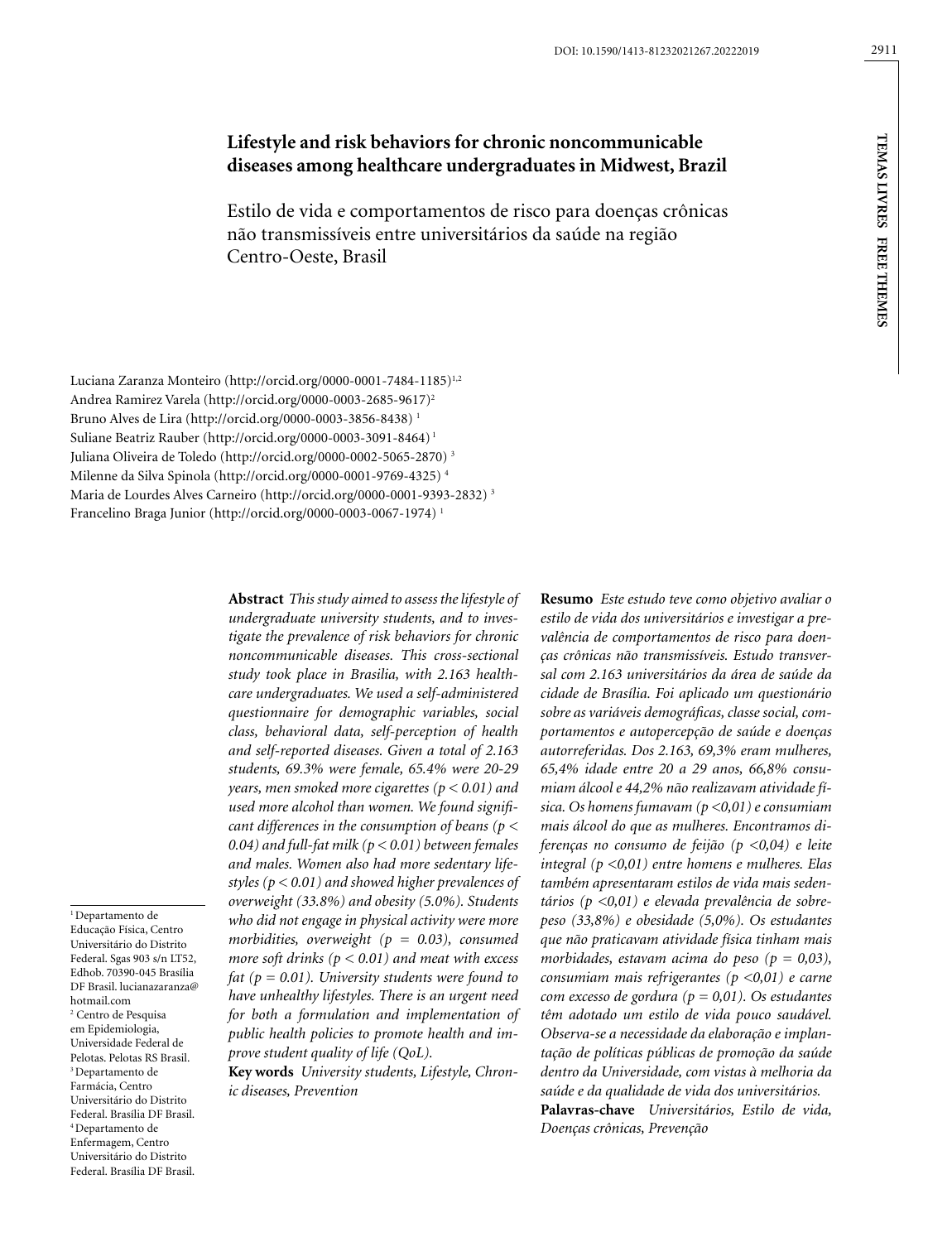# **Introduction**

An exponential increase in the global burden of chronic noncommunicable diseases (NCDs) marked the beginning of the twenty-first century. Population aging, improved survival opportunities and the rapid rise in obesogenic environments were the potential contributors<sup>1</sup>. NCDs are characterized by having multiple causes and a gradual onset, occurring over an extensive period of time, and leading to irreversible lesions, disability and death<sup>2</sup>. In Brazil, 70% of deaths are caused by NCDs, and it is estimated that, by 2025, 15 million people will die from NCDs<sup>3</sup>.

Risk factors for the development of NCDs are classified as modifiable and non-modifiable4 . Modifiable risk behaviors are smoking, alcohol use, overweight, dyslipidemias, low intake of fruit, vegetables and greens, and physical inactivity5 . Non-modifiable risk factors are heredity, race/ethnicity and gender<sup>6</sup>.

Global lifestyle changes, especially poor dietary habits, physical inactivity, and smoking, are the results of industrialization, urbanization, and the development and increasing globalization of food markets, and together have produced an increase in chronic diseases<sup>7</sup>.

Admission to higher education brings changes to the lifestyle habits of young people, especially when they are away from home (which is the case most of the time). Such young people develop a foundation of unhealthy behaviors that might last throughout their lives and could compromise their present and future health<sup>8</sup>.

The impact of lifestyle behaviors on people's health has become a topic of intense interest, as low levels of health and well-being are associated with negative consequences, especially among young university students, who constitute a vulnerable group. This is because young adults start questioning the values, beliefs, and attitudes that they learned from their families when they enter college<sup>9</sup>.

This questioning might result in new behaviors and impact the way they perceive their health<sup>10</sup>. Adolescence and young adulthood are inherently marked by biological, psychological, and social instabilities. The university environment fosters new social relations and the adoption of new behaviors, making students more vulnerable to health risk behaviors<sup>11</sup>.

The growing interest in the topic of lifestyle habits is related to the widespread concern about the improvement of living conditions through actions that promote adherence to healthy lifestyle behaviors.

Investigating lifestyle and risk behaviors for NCDs is essential to verify the need for public health policies that target university campuses, thereby promoting healthier lifestyles among students.

This study aimed to assess the lifestyle of undergraduate university students, and to investigate the prevalence of risk behaviors for chronic noncommunicable diseases.

# **Methods**

This cross-sectional study was conducted with healthcare (Nursing, Physical Education and Pharmacy) undergraduate students of a private institution in Brasília, Brazil.

The study population was composed of first to eighth-semester students who were in their classrooms on the day of data collection.

A convenience sample consisted of 2,163 undergraduate students (who were 18 or older) out of the total of 2,468 students enrolled in the program during the academic year of 2016 were included in the study. The loss of 305 students representing 12.4% of the population is because students did not attend to the university in the day of data collection. A second attempt to include the students that missed the first day of data collection was made during another day. If the student missed both opportunities, he/she was not included in the study.

The number of participants was defined based on the guidelines on simple random sampling provided by Luiz and Magnanini<sup>12</sup>. The number of students per course was taken into consideration for sample size calculation. The maximum tolerable error rate was 5% and the 95% confidence levels were indicated. We assumed a 50% prevalence for the outcome. Thus, the final sample consisted of 974 undergraduate Nursing students, 903 undergraduate Physical Education students, and 286 undergraduate Pharmacy students.

Data collection was performed between October 2016 and May 2017 by trained researchers. The instrument was administered during the break between lessons, in a classroom with a seating capacity for 60 students. The completed questionnaire was placed in an envelope containing the group name and the course session (morning, afternoon or evening), and handed back to the researchers.

Before distributing the instrument for self-completion and the informed consent form for signing, the researchers briefly introduced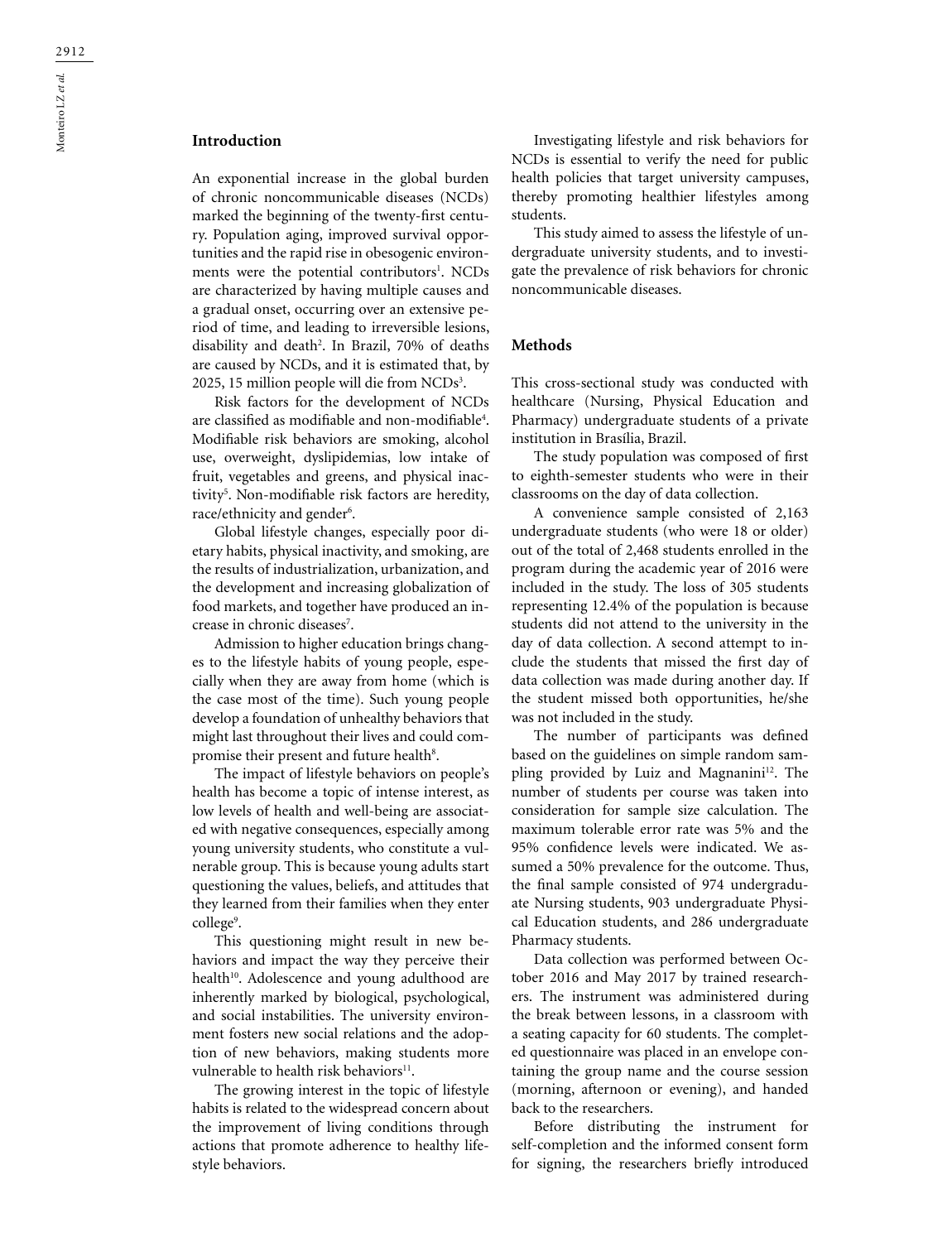themselves and explained the aims and methods of the study to the professor in charge of that particular class. Next, the researchers introduced themselves and the study project to the students and invited them to participate.

### **Measures and procedures**

We used a self-administered questionnaire on health-related life habits. All questions were obtained from the Surveillance of Risk and Protective Factors for Chronic Diseases through Telephone Interviews<sup>13</sup>. The questionnaire monitored the main risk and protective factors for non-communicable chronic diseases (NCD) among adults older than age 18 and is applied on an annual and continuous basis in all Brazilian states and the Federal District<sup>13</sup>.

The following demographic variables were included in the analysis: gender (male or female); age group ( $\leq$  19, 20-29 e  $\geq$  30); undergraduate course, semester of course, socioeconomic level – A, B, C e D (based on the questionnaire of the ABEP – Brazilian Association of Research Companies) $14$ ; heavy drinking (yes/no) (heavy drinking was defined as the consumption of five or more drinks in one sitting for men and four or more drinks in one sitting for women); smoking (yes/no); and health self-perception (excellent, very good, good, fair or poor), self-reported history of diseases (hypertension, diabetes, high cholesterol, dyslipidemia).

Specific questions were asked about the regularity and frequency of consumption of the following food items: fruit, greens/vegetables, and raw salad (on five or more days in a week – the recommended consumption frequency is five times a day or more, on five days a week or more); beans (on five or more days in a week); soft drinks (on five or more days in a week); full fat milk (on five or more days in a week); meat with excess fat (red meat with visible fat and/or chicken with skin).

In relation to nutrition questions, noncommunicable diseases protective factors were considered such as: fruit and vegetables and beans consumption at least five or more times per week. Soft drinks consumption more than five times a week and the habit of consuming whole milk and meats with visible fats were considered as risk behaviors. A healthy life score was obtained, which was the sum of protective factors for NCDs, categorized from 1 to 5 points (low) and from 6 to 10 points (Moderate/High), where the greater the number of healthy habits referred by the participant, the more points the participant had.

Level of physical activity was classified as inactive (less than 150 minutes of moderate-intensity physical activity a week or less than 75 minutes of vigorous-intensity physical activity a week accumulated across work, home, transport or discretionary domains) or active (150 or more minutes of moderate-intensity physical activity a week). WHO<sup>15</sup> has recommended that adults aged 18-64 years should do at least 150 min of moderate-intensity physical activity per week.

Nutritional status was assessed by calculating body mass index (BMI) [weight in kilograms divided by the square of height in meters]. Self-reported weight and height, as well as cut-off points were used in the calculation. Participants were classified as: underweight (<18.5), normal weight (18.5-24.9), overweight (25-29.9) and obese (≥30)16.

Data are presented as absolute and relative frequencies, and displayed with their respective 95% confidence intervals. The association between risk factors and sex and PA was analyzed using chi-square tests.

Odds ratio were calculated using logistic regression models to analyze if gender, age and socioeconomic level are (moderate/high) healthy life score predictors. Crude and adjusted models were used in the assessment (for all variables together).

A multiple correspondence analysis was conducted to test the joint relationship between risk factors for NCDs, gender, physical activity and nutritional status. All statistical analyses were performed using the SAS Software, version 9.2, while correspondence analysis was conducted using SPSS, version 2.1. The level of significance was set at 5%.

This study was approved by the Research Ethics Committee of the Centro Universitário do Distrito Federal – UDF.

#### **Results**

Given a total of 2,163 students, 69.3% were female and 65.4% were 20-29 years. Fifty-five point one percent of participants had socioeconomic level C; 45.1% were undergraduate Nursing students, 41.7% undergraduate Physical Education students and 13.2% undergraduate Pharmacy students; 84.4% were first- to fourth-year students.

Table 1 describes the sample according to sociodemographic, socioeconomic and health characteristics. We found that 66.8% of participants consumed alcohol; 74.4% non- smoking,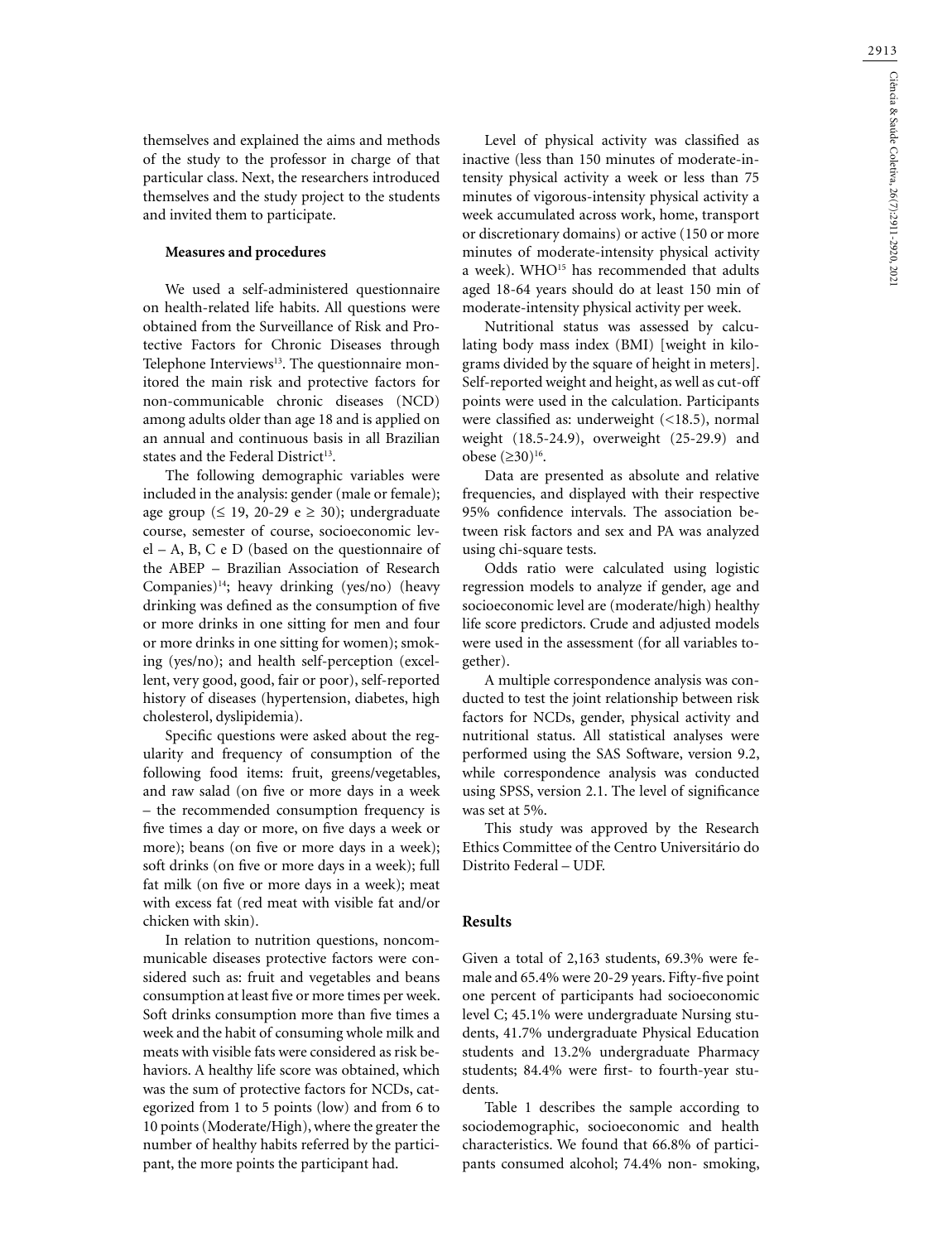| Variable                  | n     | $\%$ |  |
|---------------------------|-------|------|--|
| Sex                       |       |      |  |
| Female                    | 1.500 | 69.3 |  |
| Male                      | 663   | 30.7 |  |
| Age (years)               |       |      |  |
| $\leq 19$                 | 334   | 15.4 |  |
| $20 - 29$                 | 1.415 | 65.4 |  |
| $\geq 30$                 | 414   | 19.2 |  |
| Socioeconomic level       |       |      |  |
| А                         | 87    | 4.0  |  |
| B                         | 607   | 28.1 |  |
| C                         | 1.191 | 55.1 |  |
| D                         | 278   | 12.8 |  |
| Undergraduate course      |       |      |  |
| Nursing                   | 974   | 45.1 |  |
| Physical Education        | 903   | 41.7 |  |
| Pharmacy                  | 286   | 13.2 |  |
| Semester of course        |       |      |  |
| 1st to 4th                | 1.826 | 84.4 |  |
| 5th to 8th                | 337   | 15.6 |  |
| Self-perception of health |       |      |  |
| Excellent                 | 296   | 13.6 |  |
| Very good                 | 583   | 26.9 |  |
| Good                      | 898   | 41.5 |  |
| Fair                      | 338   | 15.6 |  |
| Poor                      | 48    | 2.2  |  |
| Smoking                   |       |      |  |
| Yes                       | 555   | 25.6 |  |
| No                        | 1.608 | 74.4 |  |
| Use of alcohol            |       |      |  |
| Yes                       | 1.445 | 66.8 |  |
| No                        | 718   | 33.2 |  |
| Nutritional status        |       |      |  |
| Underweight               | 100   | 4.6  |  |
| Normal weight             | 1.227 | 56.7 |  |
| Overweight                | 735   | 33.9 |  |
| Obese                     | 101   | 4.8  |  |
| $PA > 150$ min/week       |       |      |  |
| Yes                       | 1.207 | 55.8 |  |
| No                        | 956   | 44.2 |  |
| Total                     | 2.163 | 100  |  |

Source: author's elaboration.

**Table 1.** Description of the sample according to

33.9% were overweight, 44.2% did not do more than 150 minutes of PA per week; 41.5% self-assessed their health as "good", and 72.7% had studied in public schools.

Table 2 shows the estimated prevalence of protective and risk behaviors for NCDs in the total study population and according to sex. We found that 52.1% of participants had low health scores (1-5 points). Men smoked more cigarettes (p<0.01) and (although no significant difference was observed) used more alcohol than women.

As for dietary habits, there was a higher prevalence of protective factor behaviors in men than in women. Women only showed higher consumption of fruit. Results indicate that there is a significant difference in the consumption of beans between men and women, such that men consume more than do women  $(p<0.04)$ .

There was a higher prevalence (41.4%) of full fat milk consumption among women  $(p<0.01)$ and a higher prevalence of soft drinks consumption among men (although no significant difference was found).

We found a high prevalence of physical inactivity among undergraduate students, with significant difference between genders. Women (48.4%) were more physically inactive than men  $(p<0.01)$ .

There were no gender-related significant differences in self-reported diseases. However, women showed a higher prevalence of diabetes (5.6%), high cholesterol levels (15%) and dyslipidemia (5.5%) than men.

Table 3 shows the association between PA (>150min/week), protective and risk factors for NCDs, and self-reported diseases in undergraduate students. Students with low levels of PA (below the current recommendation of >150 min/ week) were found to be underweight ( $p = 0.03$ ). Physically active participants consumed more fruit ( $p<0.01$ ), salad ( $p<0.01$ ) and vegetables/ greens ( $p<0.01$ ).

There was a higher prevalence of unhealthy lifestyle behaviors in physically inactive participants, with 32.5% consuming soft drinks  $(p<0.01)$  and meat with visible fat  $(p = 0.01)$ .

There was a high prevalence of self-reported diseases, namely arterial hypertension ( $p =$ 0.02), diabetes ( $p<0.01$ ), high cholesterol levels  $(p<0.01)$  and dyslipidemia ( $p = 0.02$ ), in physically inactive students.

Table 4 analyzes the association between gender, age and socioeconomic level with health life score. This study found no evidence for a correlation between the aforementioned variables.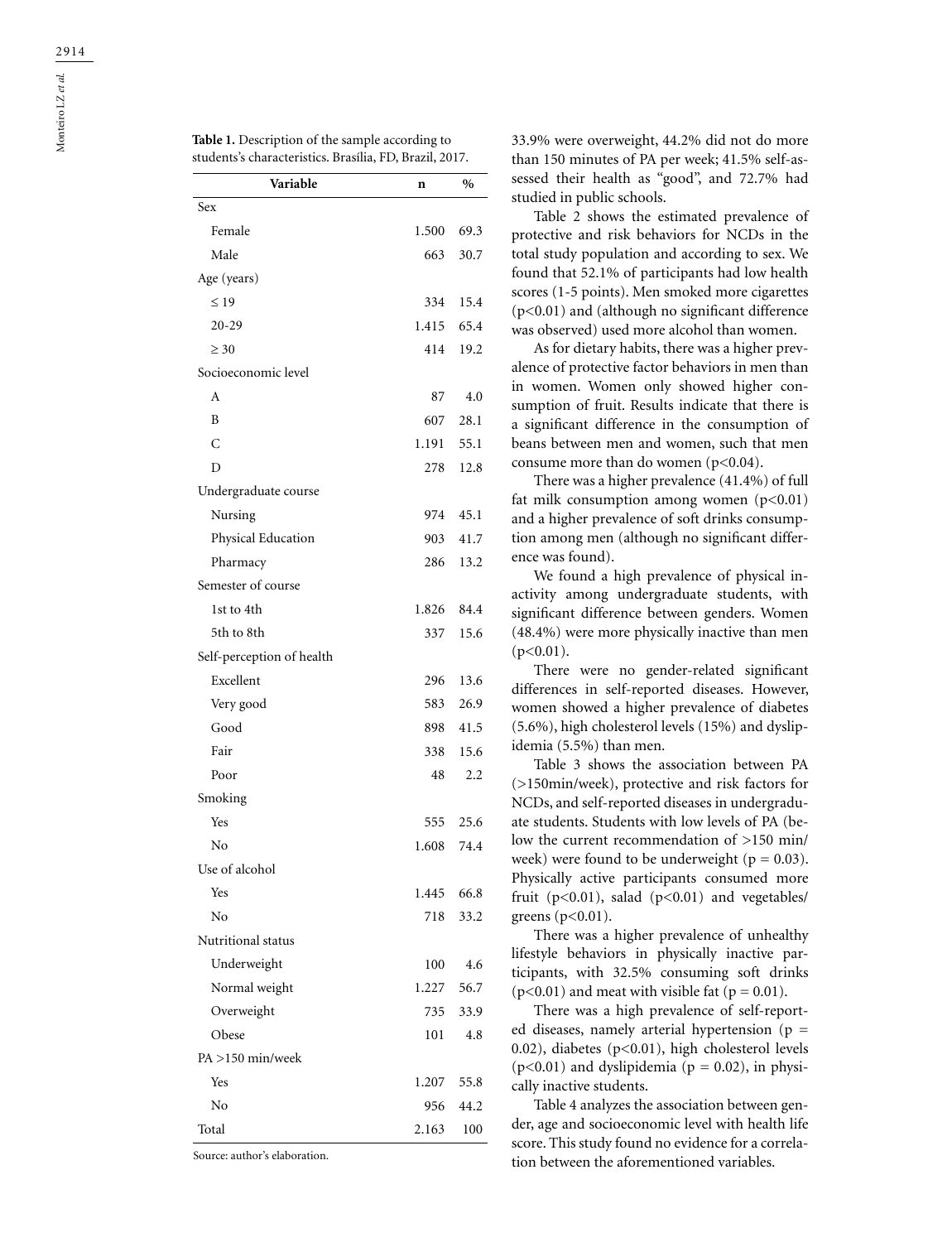| Table 2 Prevalence of risk behaviors for NCDs among university, overall and according to |
|------------------------------------------------------------------------------------------|
| sex. Brasília, FD, Brazil, 2017. $N = (2.163)$                                           |

| <b>Variables</b>                                                        | Female<br>Total |      |               |       | Male          |               |     |      |                          |           |
|-------------------------------------------------------------------------|-----------------|------|---------------|-------|---------------|---------------|-----|------|--------------------------|-----------|
|                                                                         | N               | $\%$ | 95% CI        | N     | $\frac{0}{0}$ | 95% CI        | N   | $\%$ | 95% CI                   |           |
| Protective factors                                                      |                 |      |               |       |               |               |     |      |                          |           |
| Consumption on five or more days per week $(\geq 5 \text{ times/week})$ |                 |      |               |       |               |               |     |      |                          |           |
| Fruit consumption                                                       | 1.125           | 52.1 | 49.9-54.1     | 787   | 52.4          | 49.9-55.0     | 338 | 50.9 | 47.1-54.7                | 0.52      |
| Raw salad consumption                                                   | 916             | 42.3 | $40.2 - 44.4$ | 626   | 41.7          | 39.2-44.2     | 290 | 43.7 | 39.9-47.5                | 0.38      |
| Greens or vegetables<br>consumption                                     | 1.133           | 52.3 | 50.2-54.4     | 779   | 51.9          | 49.4-54.4     | 354 | 53.3 | 49.5-57.1                | 0.53      |
| Beans consumption                                                       | 1.565           | 72.3 | 70.4-74.2     | 1.066 | 71.1          | 68.7-73.3     | 499 | 75.3 | 71.9-78.5                | $0.04*$   |
| Risk behaviors ( $\geq$ 5 times/week)                                   |                 |      |               |       |               |               |     |      |                          |           |
| Soft drinks consumption                                                 | 630             | 29.1 | $27.2 - 31.0$ | 421   | 28.1          | 25.8-30.3     | 209 | 31.5 | 27.9-35.0                | 0.10      |
| Habitual intake of full-fat<br>milk                                     | 853             | 39.4 | 37.3-41.5     | 622   | 41.4          | 38.9-43.9     | 231 | 34.8 | 31.2-38.4                | $< 0.01*$ |
| Habitual intake of meat<br>with visible fat                             | 696             | 32.1 | 30.2-34.1     | 483   | 32.2          | 29.8-34.5     | 213 | 32.1 | 28.5-35.6                | 0.97      |
| Physically inactive                                                     | 956             | 44.2 | $42.1 - 46.2$ | 727   | 48.4          | 45.9-51.0     | 229 | 34.5 | 30.9-38.1                | $< 0.01*$ |
| Smoking                                                                 | 555             | 25.6 | 23.8-27.5     | 348   | 23.2          | 21.0-25.3     | 207 | 31.2 | 27.6-34.7                | $< 0.01*$ |
| Use of alcohol                                                          | 1.445           | 66.8 | 64.8-68.7     | 986   | 65.7          | 63.3-68.1     | 459 | 69.2 | 65.7-72.7                | 0.11      |
| Overweight (BMI ≥25 and<br>$<$ 30 kg/m <sup>2</sup> )                   | 735             | 33.9 | 31.9-35.9     | 508   | 33.8          | 31.4-36.2     | 227 | 34.2 | 30.6-37.8                | 0.10      |
| Obesity (BMI $\geq$ 30 kg/m <sup>2</sup> )                              | 101             | 4.8  | $3.7 - 5.5$   | 75    | 5.0           | $3.9 - 6.1$   | 26  | 3.9  | $2.4 - 5.4$              | 0.54      |
| Self-reported diseases                                                  |                 |      |               |       |               |               |     |      |                          |           |
| Arterial hypertension                                                   | 69              | 3.1  | $2.4 - 3.9$   | 47    | 3.1           | $2.3 - 4.1$   | 22  | 3.3  | 1.9-4.68                 | 0.82      |
| Diabetes mellitus                                                       | 115             | 5.3  | $4.3 - 6.2$   | 85    | 5.6           | $4.5 - 6.8$   | 30  | 4.5  | $2.9 - 6.1$              | 0.28      |
| High cholesterol levels                                                 | 318             | 14.7 | $13.2 - 16.1$ | 225   | 15.0          | 13.16.8       | 93  | 14.0 | $11.3 - 16.6$            | 0.56      |
| Dyslipidemia                                                            | 114             | 5.2  | $4.3 - 6.3$   | 83    | 5.5           | $4.3 - 6.6$   | 31  | 4.6  | $3.1 - 6.2$              | 0.41      |
| Health life score                                                       |                 |      |               |       |               |               |     |      |                          |           |
| Low                                                                     | 1.125           | 52.1 | 49.9-54.1     | 777   | 51.8          | 49.2 - 54.3   | 348 | 52.4 | $48.6 - 56.2 \quad 0.77$ |           |
| Moderate/High                                                           | 1.066           | 49.2 | 45.8-50.1     | 723   | 48.2          | $45.6 - 50.7$ | 315 | 47.5 | $43.7 - 51.3$ 0.82       |           |

\*Chi-square test

Source: author's elaboration.

Figure 1 the joint relationship between risk behaviors for NCDs, gender, physical activity and nutritional status, as assessed by multiple correspondence analysis. For this data set, there was only 20.5% explanation in two dimensions (sum of dimensions 1 and 2).

The graph indicates that participants with high cholesterol tend to also have hypertension and dyslipidemia. Obese undergraduates were found to consume vegetables, fruit, and salad (probably due to dietary reeducation), but were physically inactive (< 150 min/week). Underweight students consumed neither vegetables nor salad, while their overweight peers tended to have diabetes and consume soft drinks and meat with visible fat. As for the remaining factors, it was not possible to identify a specific profile, because participants showed scores close to baseline values.

The low explanation percentage obtained may be due to the large number of variables under analysis.

# **Discussion**

This study revealed important information on the health of Brazilian undergraduate students. The study sample was mostly composed of 20-29-year-old females with low family incomes (3-5 times the Brazilian minimum wage). Four-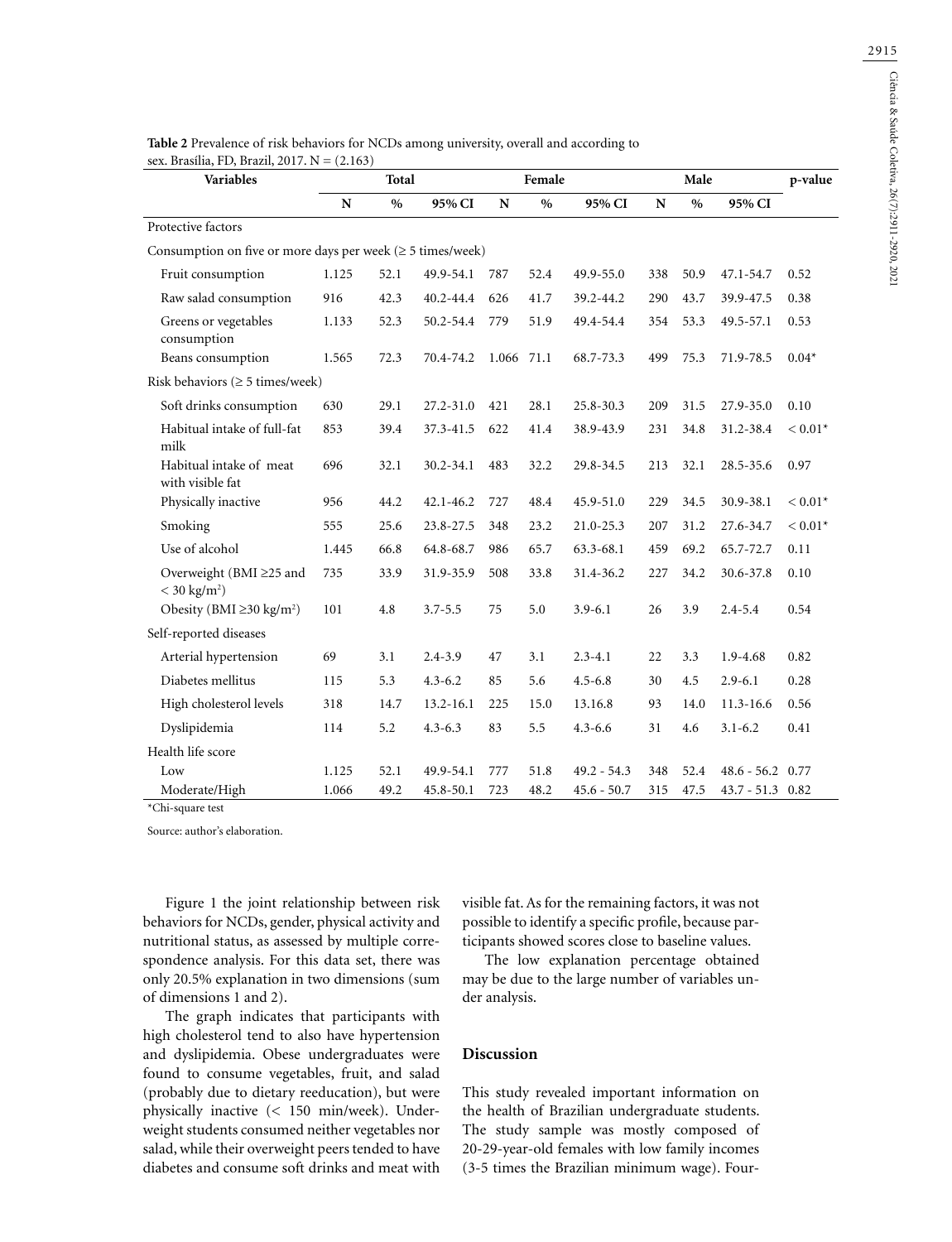|                                                                              | $PA > 150$ min/week |      |                  |             |           |                            |            |
|------------------------------------------------------------------------------|---------------------|------|------------------|-------------|-----------|----------------------------|------------|
| Variable                                                                     |                     |      | No $(n = 956)$   |             | p-value   |                            |            |
|                                                                              |                     | $\%$ | 95% CI           | $\mathbf n$ | $\%$      | Yes $(n = 1207)$<br>95% CI |            |
| Nutritional status                                                           |                     |      |                  |             |           |                            | $0.03*$    |
| Underweight                                                                  | 57                  | 5.96 | $4.4 - 7.4$      | 43          | 3.5       | $2.5 - 4.6$                |            |
| Normal weight                                                                | 519                 | 54.2 | $51.1 - 57.4$    | 708         | 58.6      | $55.8 - 61.4$              |            |
| Overweight                                                                   | 334                 | 34.9 | $31.9 - 37.9$    | 401         | 33.2      | $30.5 - 35.8$              |            |
| Obese                                                                        | 46                  | 4.8  | $3.4 - 6.1$      | 55          | 4.5       | $3.3 - 5.7$                |            |
| Alcohol consumption                                                          |                     |      |                  |             |           |                            |            |
| No                                                                           | 338                 | 35.3 | $32.3 - 38.3$    | 380         | 31.4      | $28.8 - 34.1$              |            |
| Yes                                                                          | 618                 | 64.6 | $61.6 - 67.6$    | 827         | 68.5      | $65.9 - 71.14$             | 0.06       |
| Smoking                                                                      |                     |      |                  |             |           |                            |            |
| No                                                                           | 708                 | 74.0 | 71.2 - 76.8      | 900         | 74.5      | $72.1 - 77.0$              |            |
| Yes                                                                          | 248                 | 25.9 | $23.1 - 28.7$    | 307         | 25.4      | $22.9 - 27.8$              | 0.79       |
| Consumption of fruit $(\geq 5 \text{ times/week})$                           |                     |      |                  |             |           |                            |            |
| No                                                                           | 541                 | 56.5 | $53.4 - 59.7$    | 497         | 41.1      | 38.4 - 43.9                |            |
| Yes                                                                          | 415                 | 43.4 | $40.2 - 46.5$    | 710         | 58.8      | $56.0 - 61.6$              | $< 0.01*$  |
| Consumption of salad ( $\geq$ 5 times/week)                                  |                     |      |                  |             |           |                            |            |
| No                                                                           | 605                 | 63.2 | $60.2 - 66.3$    | 642         | 53.1      | $50.3 - 56.0$              |            |
| Yes                                                                          | 351                 | 36.7 | $33.6 - 39.7$    | 565         | 46.8      | $43.9 - 49.6$              | ${<}0.01*$ |
| Consumption of greens $(\geq 5 \text{ times/week})$                          |                     |      |                  |             |           |                            |            |
| No                                                                           | 523                 | 54.7 | $51.5 - 57.8$    | 507         | 42.0      | $39.2 - 44.7$              |            |
| Yes                                                                          | 433                 | 45.2 | $42.1 - 48.4$    | 700         | 58.0      | $55.2 - 60.7$              | $< 0.01*$  |
| Consumption of beans ( $\geq$ 5 times/week)                                  |                     |      |                  |             |           |                            |            |
| No                                                                           | 278                 | 29.0 | $26.2 - 31.9$    | 320         | 26.5      | 24.0 - 29.0                |            |
| Yes                                                                          | 678                 | 70.9 | $68.0 - 73.8$    | 887         | 73.4      | $71.0 - 75.9$              | 0.18       |
|                                                                              |                     |      |                  |             |           |                            |            |
| Consumption of soft drinks $( \geq 5 \times )$ times/week)<br>N <sub>o</sub> | 645                 | 67.4 | $64.5 - 70.4$    | 888         | 73.5      | 71.0 - 76.0                |            |
| Yes                                                                          | 311                 | 32.5 | $29.5 - 35.5$    | 319         | 26.4      |                            | $< 0.01*$  |
|                                                                              |                     |      |                  |             |           | 23.9 - 28.9                |            |
| Consumption of full fat milk                                                 |                     |      |                  |             |           |                            |            |
| No                                                                           | 566                 | 59.2 | $56.0 - 62.3$    | 744         | 61.6      | $58.9 - 64.3$              |            |
| Yes                                                                          | 390                 | 40.7 | $37.6 - 43.9$    | 463         | 38.3      | $35.6 - 41.1$              | 0.25       |
| Consumption of meat with visible fat                                         |                     |      |                  |             |           |                            |            |
| No                                                                           | 621                 | 64.9 | $61.9 - 67.9$    | 846         | 70.0      | $67.5 - 72.6$              |            |
| Yes                                                                          | 335                 | 35.0 | $32.0 - 38.0$    | 361         | 29.9      | $27.3 - 32.4$              | $0.01*$    |
| Arterial hypertension                                                        |                     |      |                  |             |           |                            |            |
| No                                                                           | 916                 | 95.8 | 94.5 - 97.0 1178 |             | 97.6      | $96.7 - 98.4$              |            |
| Yes                                                                          | 40                  | 4.1  | $2.9 - 5.4$      | 29          | 2.4       | $1.5 - 3.2$                | $0.02*$    |
| Diabetes mellitus                                                            |                     |      |                  |             |           |                            |            |
| $\rm No$                                                                     | 880                 | 92.0 | $90.3 - 93.7$    |             | 1168 96.7 | $95.7 - 97.7$              |            |
| Yes                                                                          | 76                  | 7.9  | $6.2 - 9.6$      | 39          | 3.2       | $2.2 - 4.2$                | $< 0.01*$  |
| High cholesterol levels                                                      |                     |      |                  |             |           |                            |            |
| No                                                                           | 771                 | 80.6 | $78.1 - 83.1$    |             | 1074 88.9 | $87.2 - 90.7$              |            |
| Yes                                                                          | 185                 | 19.3 | $16.8 - 21.8$    | 133         | 11.0      | $9.2 - 12.7$               | $< 0.01*$  |
| Dyslipidemia                                                                 |                     |      |                  |             |           |                            |            |
| $\rm No$                                                                     | 894                 | 93.5 | $91.9 - 95.0$    |             | 1155 95.6 | $94.5 - 96.8$              |            |
| Yes                                                                          | 62                  | 6.4  | $4.9 - 8.0$      | 52          | 4.3       | $3.1 - 5.4$                | $0.02*$    |

**Table 3.** Association between healthy life habits and physical activity in undergraduate students.

\*Chi-square test

Source: author's elaboration.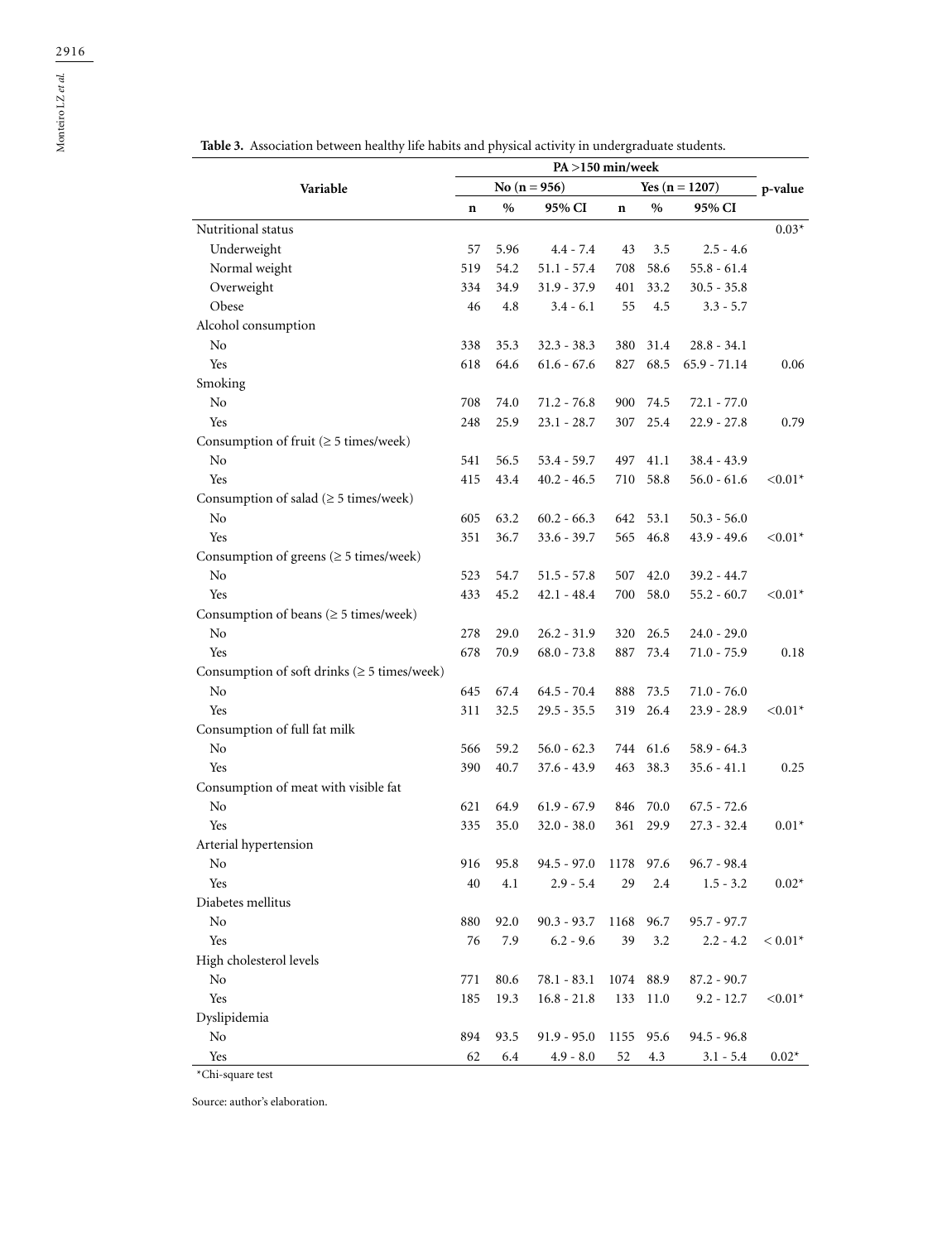| Likelihood modeled in Score='moderate/high |                     |        |       |         |                               |        |       |         |  |  |
|--------------------------------------------|---------------------|--------|-------|---------|-------------------------------|--------|-------|---------|--|--|
| Effect                                     | Crude<br>odds ratio | 95% CI |       | p-value | <b>Adjusted</b><br>odds ratio | 95% CI |       | p-value |  |  |
| Sex (male vs female)                       | 0.97                | 0.81   | 1.17  | 0.77    | 0.98                          | 0.82   | 1.18  | 0.84    |  |  |
| Age $(20-29 \text{ vs } \leq 19)$          | 0.88                | 0.69   | 1.11  | 0.28    | 0.88                          | 0.69   | 1.11  | 0.28    |  |  |
| Age ( $>30$ vs $\leq 19$ )                 | 0.97                | 0.73   | 1.29  | 0.83    | 0.97                          | 0.73   | 1.29  | 0.83    |  |  |
| Socioeconomic level (A vs D)               | 1.00                | 0.61   | 1.61  | 0.98    | 0.98                          | 0.60   | 1.59  | 0.93    |  |  |
| Socioeconomic level (B vs D)               | 1.11                | 0.83   | 1.47  | 0.49    | 1.10                          | 0.83   | 1.46  | 0.52    |  |  |
| Socioeconomic level (C vs D)               | 1.186               | 0.912  | 1.541 | 0.20    | 1.178                         | 0.906  | 1.532 | 0.22    |  |  |

**Table 4.** Predictive factors of moderate/high healthy life scores.

Source: author's elaboration.





Source: author's elaboration.

teen point seven percent of the sample self-reported having high cholesterol.

A study on gender-related health behaviors among 382 final-year students in a public university in Pernambuco, Brazil, found that alcohol consumption and smoking were more prevalent in men<sup>17</sup>. The same results were found in a study conducted with undergraduate students in the fields of Biological and Exact sciences, and Humanities in the Vale do Sapucá University<sup>18</sup>. Both studies corroborate the findings of this study.

Botelho et al.<sup>19</sup> investigated smoking prevalence among undergraduate health students from three universities in Cuiabá and Várzea Grande, MT, Brazil, and found that it ranged from 9.3% to 21.1%.

Several studies have been conducted in Brazil to elucidate the prevalence of smoking among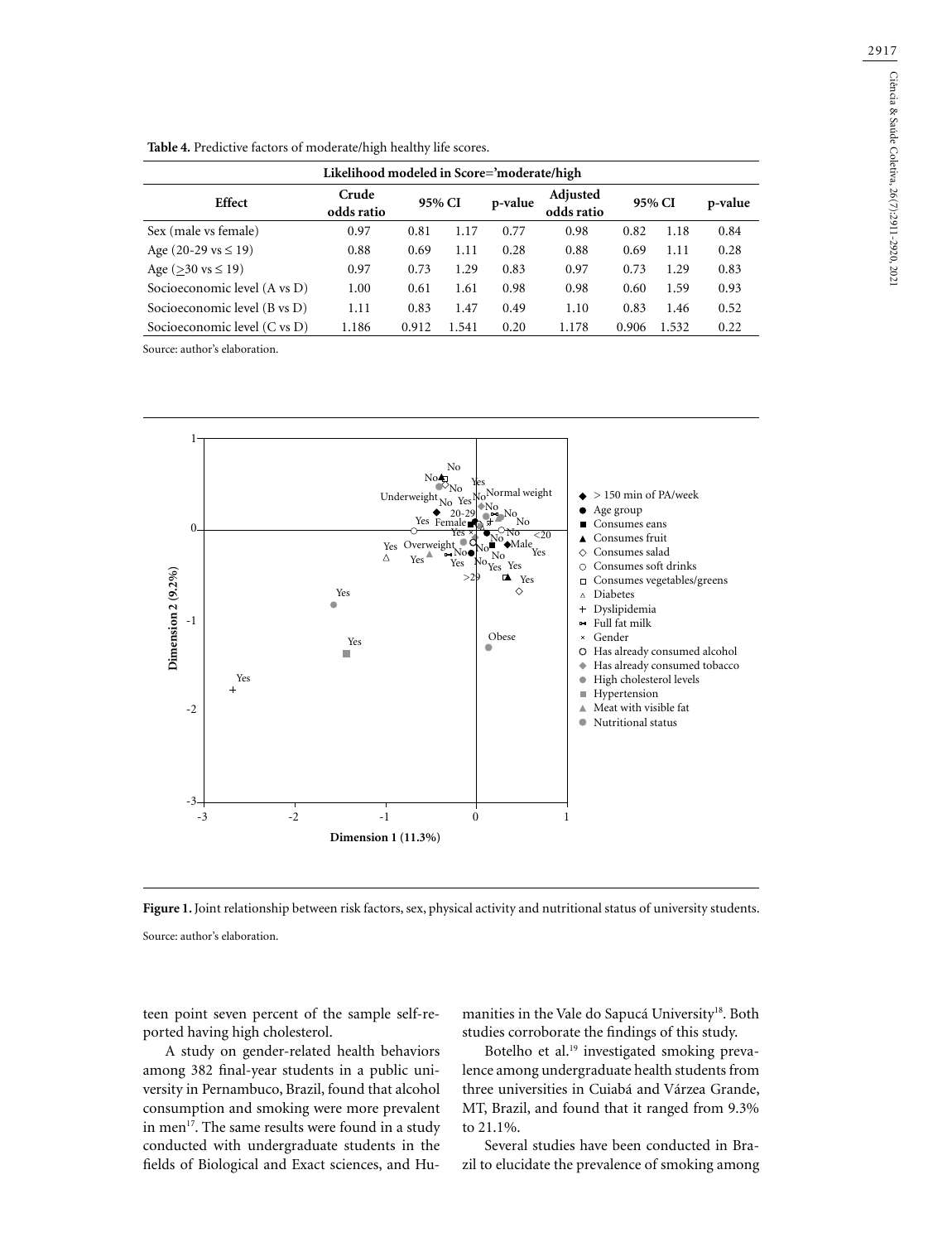undergraduates, especially those in health curriculums<sup>20</sup>. Seventeen percent of medical students in Severino Sombra, Brazil<sup>21</sup> were smokers. This rate is much higher than the smoking prevalence rate reported in similar studies with undergraduates in Piauí<sup>22</sup> and Minas Gerais<sup>23</sup>, which were as high as 7.8%, 6% and 6.7%, respectively US and Japanese students showed prevalences of 3% and 58%, respectively, while the highest smoking rates were found in Spain and Greece<sup>24</sup>.

Several studies in Brazil and globally, have shown the higher smoking prevalence among men than women<sup>19</sup>. The gender differences smoking prevalence may be explained by cultural and religious factors. Tobacco was originally introduced among men and has been associated with a symbol of masculinity and power<sup>20</sup>.

Although the alcohol consumption rate was significant in the sample as a whole, men were found to use more alcohol (69.2%) than women (65.7%). This confirms previous studies that demonstrate high rates of alcohol consumption among university students and similar gender-related differences in alcohol use<sup>25</sup>.

In this study, the prevalence of alcohol consumption was higher (66.8%) than in British students  $(25-42\%)^{26}$  and medical students in Crete, Greece  $(3.6\%)^{27}$ .

The majority of our sample (56.7%) was normal weight. This agrees with the results of other studies, in which normal weight was also more prevalent among university students<sup>28</sup>.

These risk behaviors are complemented by the anthropometric profile. Men showed a higher prevalence of overweight, whereas women demonstrated a higher prevalence of obesity. This was also found by Gasparotto et al.<sup>9</sup>, who investigated risk behaviors for the development of cardiovascular diseases in 1,600 university students and found a higher incidence of overweight in men (32%) than in women (20%). Petrib et al.<sup>29</sup> corroborate conducted a study with 250 university students in Recife, Brazil. Their findings corroborate other studies in which the prevalence of overweight among women was significantly lower than that of men (5.3% and 35.5%, respectively).

Peltzer and Pengpid<sup>30</sup> assessed nutritional status and associated factors in 15,068 university students from 21 underdeveloped and developing countries and found a prevalence of overweight and obesity of 66.1% (41% in men and 25.1% in women) and 27%, respectively. In India, studies indicate a 37.5% prevalence of overweight among men and of 26.8% among women<sup>31</sup>.

Costa e Vasconcelos<sup>32</sup> assessed the body weight of 220 female freshmen students of a university in Florianópolis, SC, Brazil, and found that 72.3% of them were normal weight, 11.8% were overweight and 3.2% were obese.

The Surveillance of Risk and Protection Factors for Chronic Diseases through Telephone Interviews<sup>13</sup> evidenced that Brazilians do not regularly consume fruit and vegetables. This agrees with the results of previous studies, which show a low prevalence of consumption of fruit and vegetables (less than five days a week) among undergraduate health students  $(44\%)^{33}$ .

Overall, there was a high prevalence of physical inactivity in the sample (44.2%), with women being more sedentary than men (*p*<0.01). Previous studies indicate that university students are becoming increasingly inactive, and that healthcare undergraduates tend to engage in less physical activity than their peers<sup>34</sup>. This physical inactivity can be explained by the fact that women have more activities than university, such as taking care of their children, domestic work and also economic issues, thus providing less time to practice physical activity.

Florindo et al.35 demonstrated an association between level of physical activity (PA) and fruit and vegetable consumption among university students. Pinho et al.<sup>36</sup>, however, did not find such associations. This study showed a significant association between physical inactivity and lower consumption of fruits and vegetables. This fact corroborates the possible existence of concomitant behaviors that favor the occurrence of NCDs<sup>37</sup>. In this study, such behaviors are: a diet poor in fruit and vegetables, and physical inactivity. We observed that inactive students presented more morbidities and inadequate eating habits, these factors can be explained by the fact that physical inactivity provides a high prevalence of chronic diseases, as well as the appearance of metabolic and physiological alterations, such as obesity and diabetes.

Gasparotto el at.<sup>9</sup> found that about 55% of undergraduate students in the fields of Biological and Exact sciences and Humanities undertook less than 150 minutes of physical activity per week. This evidences that only a little less than half of the sample meets the recommended levels of physical activity. In this study, a between-sex comparison demonstrated that women (48.4%) were more sedentary than men ( $p$ <0.01).

In summary, this study identified no significant differences in the number of risk behaviors for NCDs between men and women. Men had four risk behaviors (regular use of alcohol, tobacco and soft drinks, and overweight) and women also had four risk behaviors (regular consump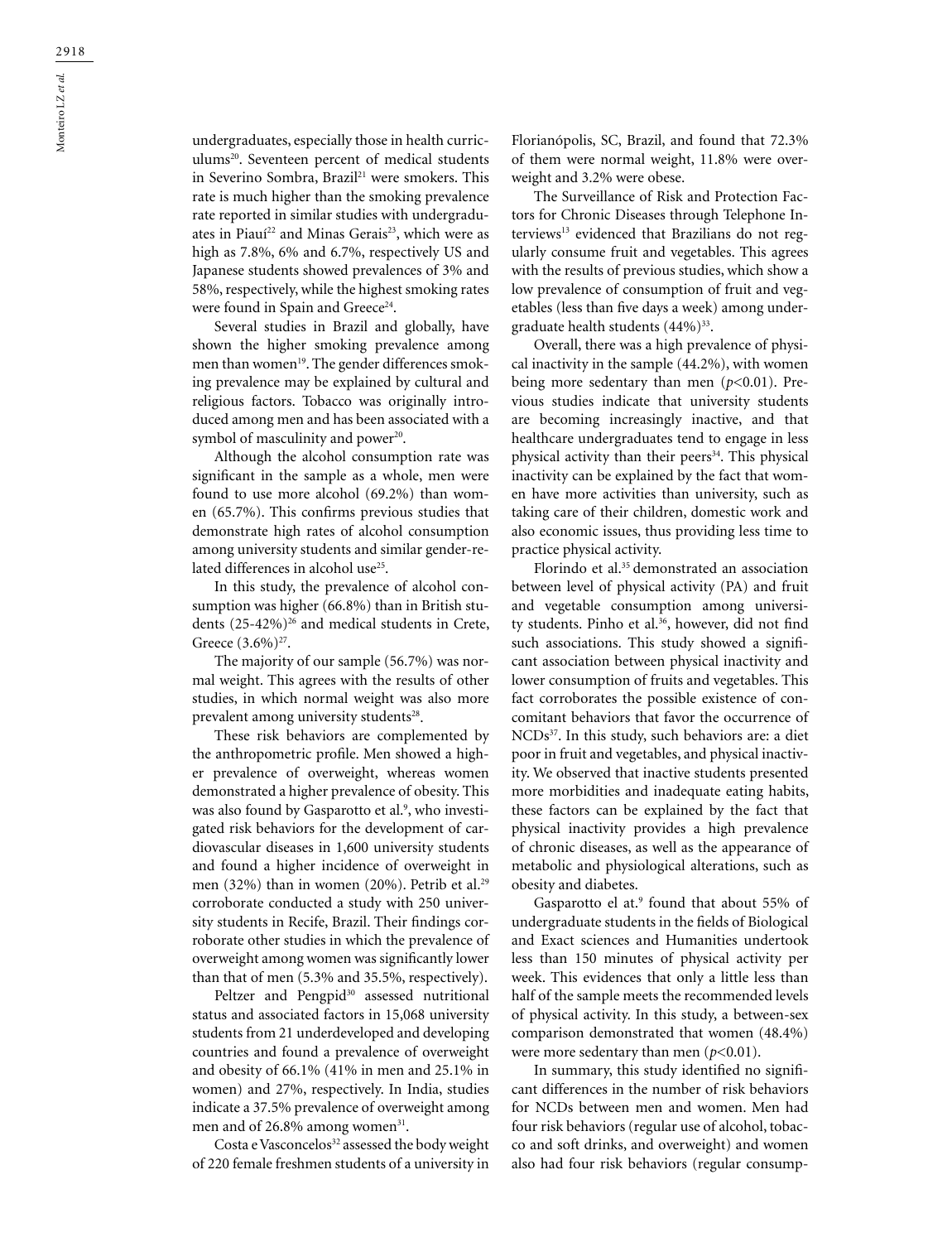tion full fat milk and meat with visible fat, physical inactivity, and obesity).

The present study has some limitations. Firstly, the sectional design does not allow the establishment of a time relationship between the variables of interest in this research. Secondly, although risk behaviors for NCDs were assessed with a standardized and validated questionnaire, the use of self-reporting methods to collect data might have caused some errors in estimation. Thirdly, the study sample included a much higher number of females than males.

Identifying the population groups that are most exposed to risk behaviors and behaviors for NCDs (such as sedentary lifestyle) is critical for the design and implementation of actions aimed at reducing their incidence.

# **Conclusion**

Our results show that a large proportion of students are adopting unhealthy lifestyles, with high use of alcohol and tobacco, inadequate eating habits, and physical activity levels below the recommended international guidelines.

There is, therefore, an urgent need for both a formulation and implementation of public health policies to promote health and improve student quality of life. Healthcare students are future health care providers, and as such will be capable of providing better care to patients when they themselves adopt better self-care behaviors and promote their own well-being.

### **Collaborations**

LZ Monteiro collaborated in the conception and design, data interpretation, article writing, and final approval. AR Varela collaborated in data analysis and interpretation, article writing, and final approval. BA Lira, SB Rauber, and JOT Nóbrega collaborated on article writing and final review. MS Spinola and MLA Carneiro collaborated in data collection and article writing. FB Junior collaborated in data interpretation, article writing, and final approval.

### **References**

- 1. Kumar S, Ray S, Roy D, Ganguly K, Dutta S, Mahapatra T, Mahapatra S, Gupta K, Chakraborty K, Das MK, Guha S, Deb PK, Banerjee AK. Exercise and eating habits among urban adolescents: a cross-sectional study in Kolkata, India. *BMC Public Health* 2017; 17:468.
- 2. World Health Organization (WHO). Global status report on noncommunicable diseases 2014. Geneva: WHO; 2014.
- 3. Malta DC, Silva Jr JB. O plano de ações estratégicas para o enfrentamento das doenças crônicas não transmissíveis no Brasil e a definição das metas globais para o enfrentamento dessas doenças até 2025: uma revisão. *Epidemiol Serv Saude* 2013; 22(1):151-164.
- 4. Brito BJQ, Gordia AP, Quadros TMB. Revisão da literatura sobre o estilo de vida de estudantes universitários. *Rev Bras Qual Vida* 2014; 6: 66-76.
- 5. Silva DAS, Pereira IMM, Almeida MB, Silva RJS, Oliveira ACC. Estilo de vida de acadêmicos de educação física de uma universidade pública do estado de Sergipe, Brasil*. Rev Bras Med Esporte* 2012; 34: 53-67.
- 6. Rombaldi AJ, Silva MC, Dumith SC, Viana VR, Hallal PC. Fatores de risco para doenças crônicas não transmissiveis em estudantes de educação física ingressantes e formandos. *Rev Bras Cien Esporte* 2014;36(1):13- 27.
- 7. Sousa TF, Jos HPM, Barbosa AR. Condutas negativas de saúde em estudantes universitários. *Cien Saude Coletiva* 2013;18(2):3563-3575.
- 8. Haas AL, Smith SK, Kagan K, Jacob T. Pre-college pregaming: practices, risk factors, and relationship to other indices of problematic drinking during the transition from high school to college. *Psychol Addict Behav* 2012; 26(4): 931-938